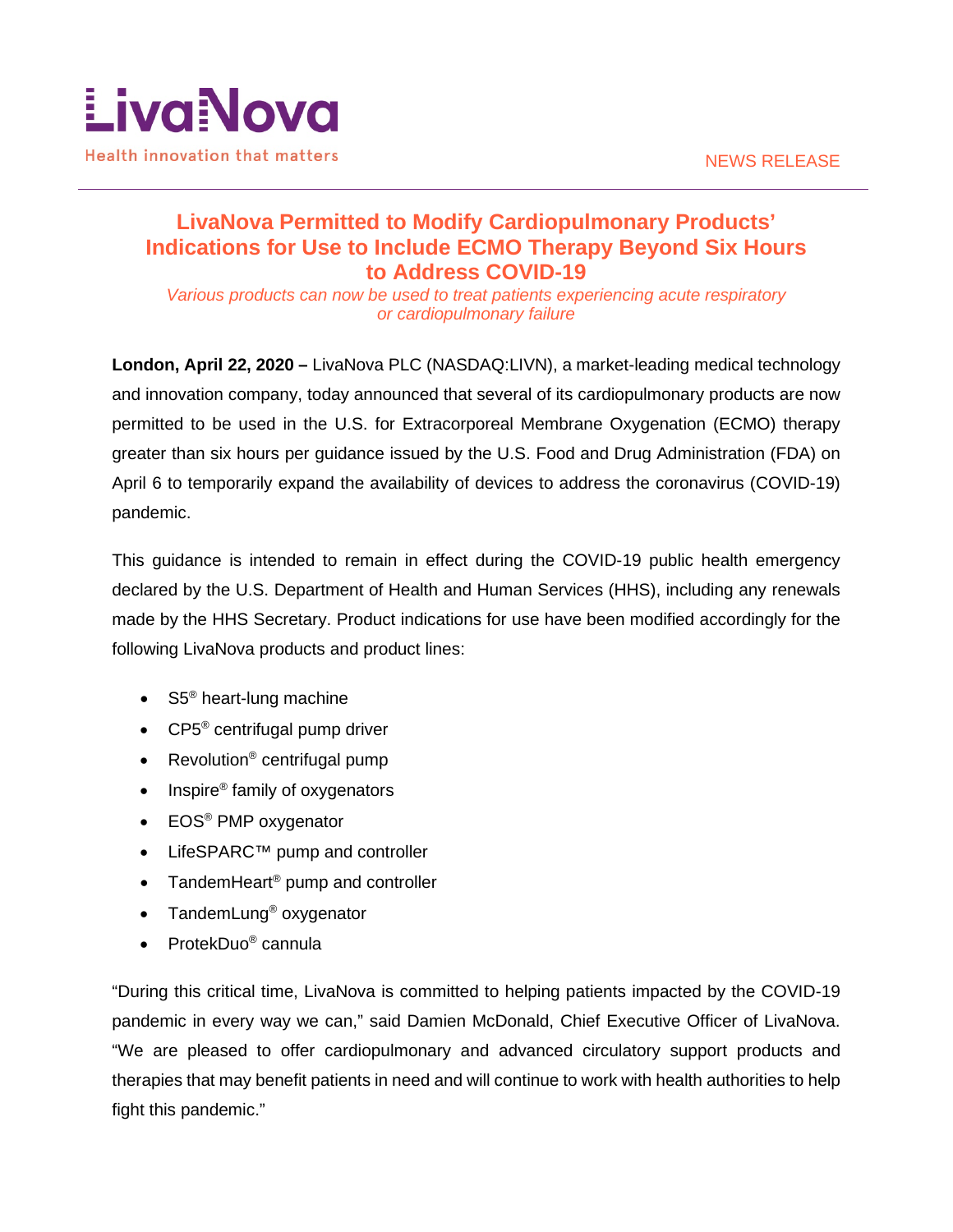During ECMO procedures, a patient's blood is externally oxygenated and recirculated through the body to provide circulatory and respiratory support. To expand availability of such therapy, the FDA is permitting manufacturers of cardiopulmonary bypass devices to modify the product indications for use to include ECMO therapy greater than six hours, without prior submission of a premarket notification to FDA. The listed LivaNova products are being made available to support ECMO therapy for greater than six hours and now have updated labeling with a Special Supplement to the Product Package, including recommendations and use conditions to help users understand the products' use in ECMO therapy. Users of these products should carefully review the Instructions for Use and the Special Supplement to the Product Package.

For more information, visit [www.livanova.com/coronavirus.](http://www.livanova.com/coronavirus)

## About LivaNova

LivaNova PLC is a global medical technology and innovation company built on nearly five decades of experience and a relentless commitment to provide hope for patients and their families through innovative medical technologies, delivering life-changing improvements for both the Head and Heart. Headquartered in London, LivaNova employs approximately 4,000 employees and has a presence in more than 100 countries for the benefit of patients, healthcare professionals and healthcare systems worldwide. LivaNova operates as two businesses: Cardiovascular and Neuromodulation, with operating headquarters in Mirandola (Italy) and Houston (U.S.), respectively.

For more information, visit [www.livanova.com.](http://www.livanova.com/)

## Safe Harbor Statement

This news release contains forward-looking statements within the meaning of Section 27A of the United States Securities Act of 1933, as amended, and Section 21E of the United States Securities Exchange Act of 1934, as amended. Forward-looking statements are not historical facts but are based on certain assumptions of management and describe LivaNova's future plans, strategies and expectations. Forward-looking statements can generally be identified by the use of forward-looking terminology, including, but not limited to, "may," "could," "seek," "guidance," "predict," "potential," "likely," "believe," "will," "expect," "anticipate," "estimate," "plan," "intend," "forecast," or variations of these terms and similar expressions, or the negative of these terms or similar expressions. Forward-looking statements contained in this news release are based on information presently available to LivaNova and assumptions that LivaNova believes to be